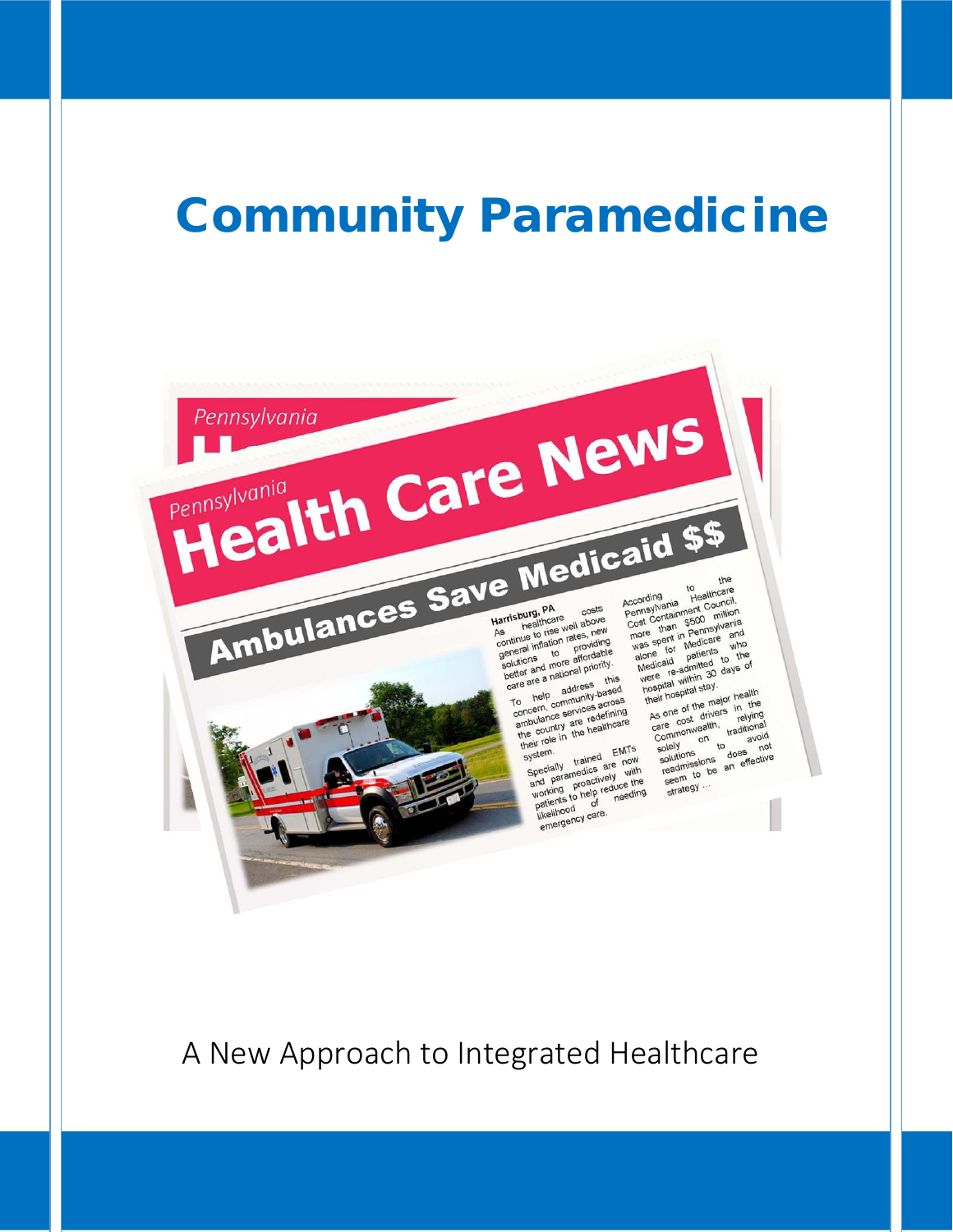## Prepared by a committee of:



600 Wilson Lane • Suite 101 Mechanicsburg, PA 17055 (717) 795-0740 800-243-2EMS (in PA) www.pehsc.org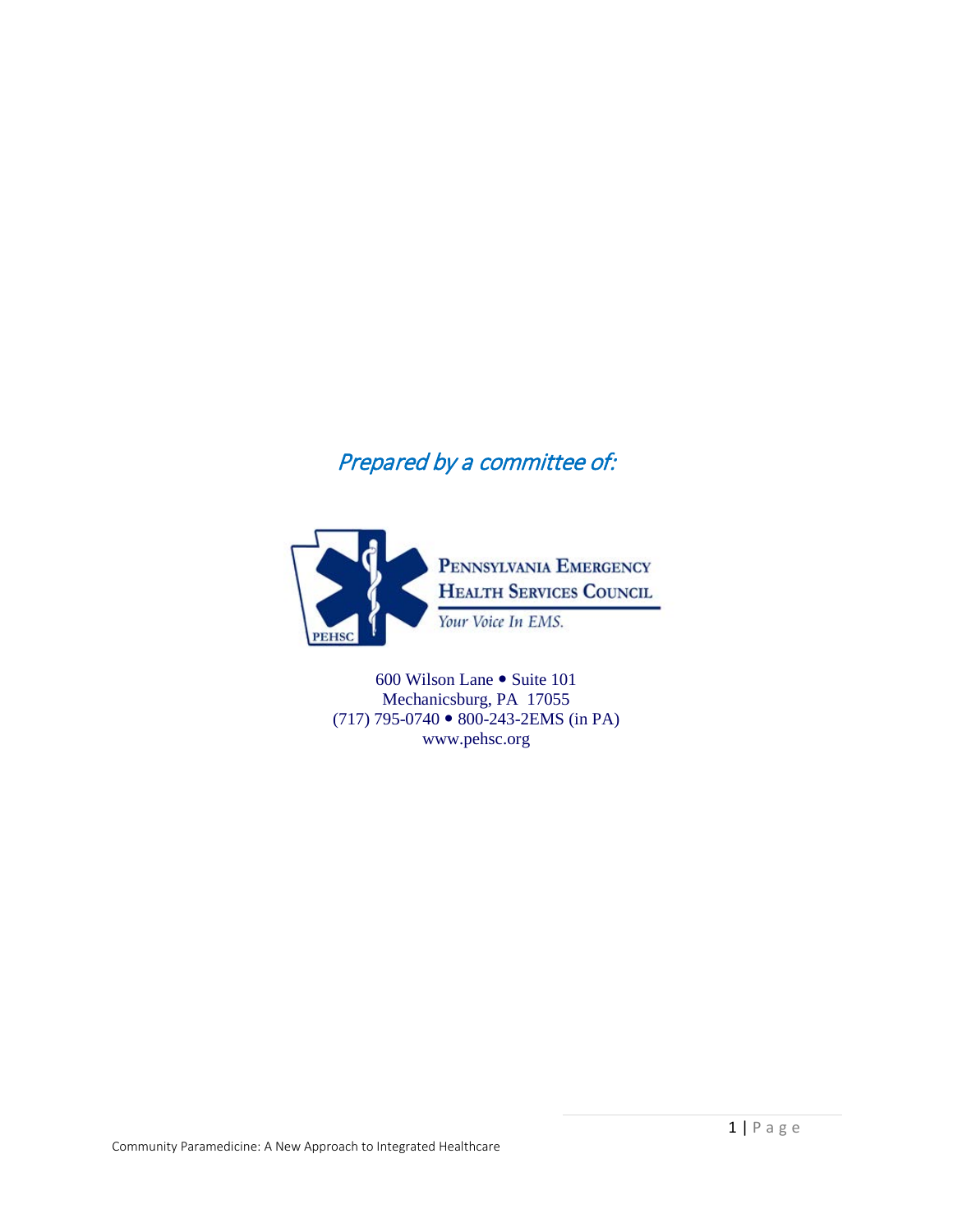# **Community Paramedicine**<br>A New Approach to Integrated Healthcare

healthcare costs continue to rise well above general inflation As healthcare costs continue to rise well above general inflation<br>
rates, new solutions to providing better and more affordable care are a national priority. To help address this concern, communitybased ambulance services across the country are redefining their role in the healthcare system. Traditionally, a health care resource used for the stabilization and transportation of the acutely sick and injured, specially trained EMTs and paramedics are now working proactively with patients in their community to help *reduce* the likelihood of needing emergency medical services. This new model for using EMS personnel, known as Community Paramedicine and Mobile Integrated Healthcare Delivery was pioneered in Pittsburgh over the last decade and is quickly spreading throughout the Commonwealth and the country. This paper will briefly describe components of this new movement, how these practitioners interact with traditional medical services, and how legislative support can help reduce the cost of healthcare in the most vulnerable patients in our communities.

- **Integrates emergency medical services (EMS) with a community's local healthcare system.**
- **An emerging area of EMS that utilizes EMTs and paramedics with additional training.**

#### Defining the Problem

According to the Pennsylvania Healthcare Cost Containment Council, more than \$500 million was spent in Pennsylvania alone for Medicare and Medicaid patients who were readmitted to the hospital within 30 days of their hospital stay. As one of the major health care cost drivers in the Commonwealth, relying solely on traditional solutions to avoid readmissions does not seem to be an effective strategy for mitigating these rising costs. (Pennsylvania Health Care Cost Containment Council, 2013)

#### Misaligned Incentives in Traditional EMS

Unlike most healthcare providers, who get paid treating patients, ambulance services are defined by most insurance plans as strictly a medical transportation benefit. That means that if a paramedic successfully treats an asthma attack, diabetes patient, or drug overdose in the field and the patient refuses to go to the emergency department because they are feeling better, the ambulance service cannot recover the cost of delivering that care to the patient. Similarly, EMS agencies are only reimbursed if they transport a patient to an Emergency Department, as opposed to a less costly care setting. A recent article in *Health Affairs* estimated that allowing EMS agencies to transport to alternative facilities could save Medicare alone between \$283- \$560 million per year. That savings could double, the authors argue, if private insurance companies followed suit (Alpert A, 2013).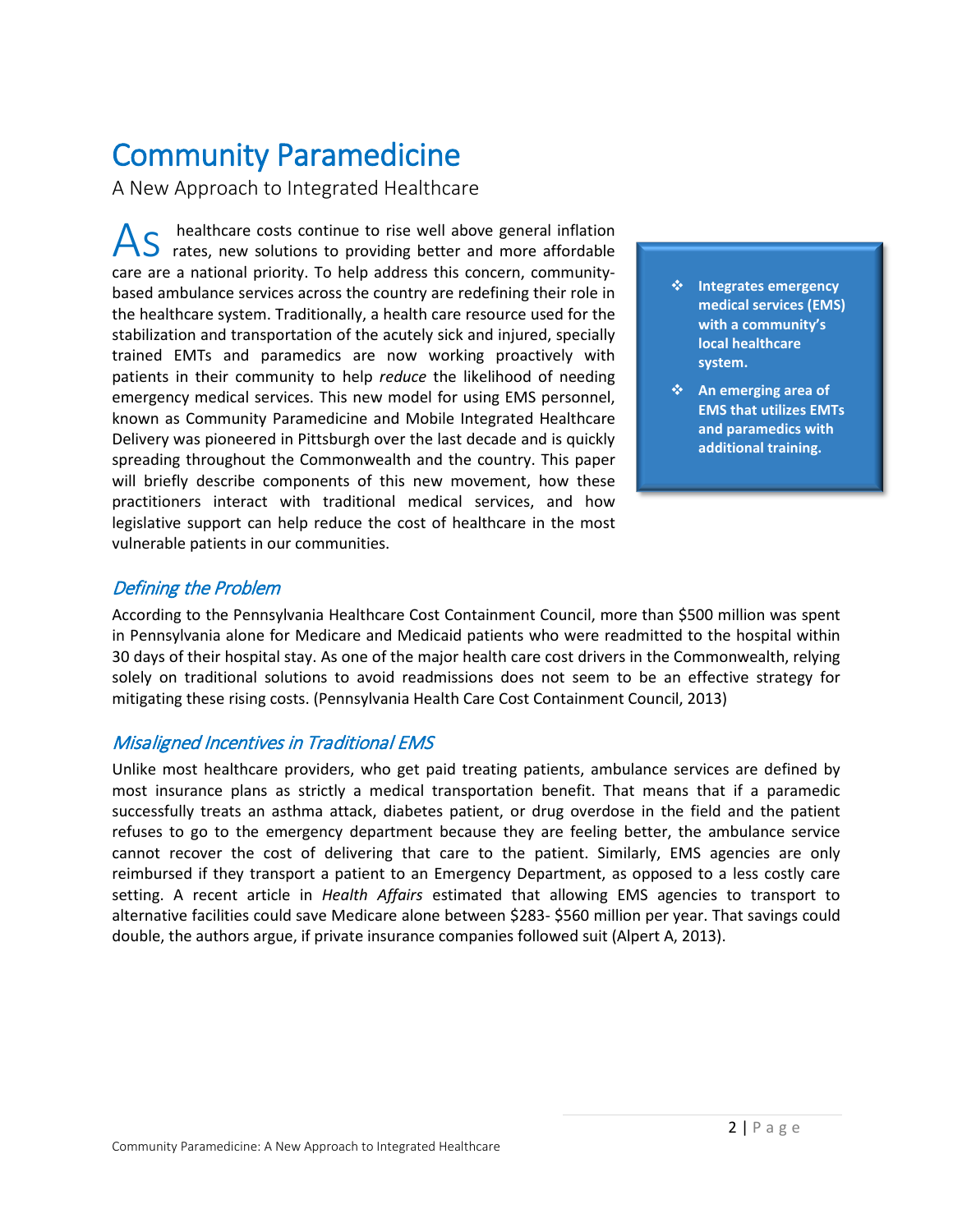#### Integration with Existing Home Health Care Services

In addition to tackling practices that increase the cost of care without necessarily increasing the quality of care, the Affordable Care Act has created a need for expanded, community-based services to supplement the traditional medical workforce. Mounting evidence demonstrates the need to better support patients once they are discharged home from the hospital. Traditional home nursing services, while incredibly helpful for certain patients, are only available to provide skilled care to patients who are home-bound. Unfortunately, as evidenced by high readmission rates to hospitals, these services have missed large populations of patients who may not need skilled care or may not be home-bound, but for whom additional support is clearly needed.

 **Works collaboratively with nurses, physicians and other healthcare professionals**

EMS providers are trusted, community-based healthcare workers that are

located in nearly every community in Pennsylvania. More than 50,000 EMTs and Paramedics are certified in Pennsylvania, providing a substantial workforce that when appropriately trained, could help reach these vulnerable patients throughout the Commonwealth.

Each community has unique healthcare needs and therefore requires its own solutions. The Pennsylvania Emergency Health Services Council recognizes the growing utilization of EMS providers to fill gaps in communities and stresses the first step of a community paramedicine program is to identify unmet needs in a community's health care system. The community needs assessment required of notfor-profit healthcare systems is an ideal venue for this. If a local EMS agency is not part of the process, it should work with its local health system to integrate into their area's next study cycle.

Many locales are finding as hospital reimbursements and lengths of stay are decreasing, readmissions to hospitals are a growing concern. As the average age of the nursing workforce is increasing (Health Resources and Services Administration, 2013), EMS agencies are looking to work with health systems to fill this community gap. Other "community EMS" projects have met targeted needs in the past with public outreach and education, such as the Prom Promise DUI awareness program, car safety seat inspections and CPR education. As additional unmet community needs continue to be uncovered, community ambulances have strong potential to collaborate with traditional providers to solve community and individual healthcare needs.

#### A Collaborative, Not Competitive Process

The use of existing EMS resources to deliver non-traditional healthcare services is a collaborative process with the community's healthcare system; it is not intended to duplicate or compete with existing resources, such as those provided by home health registered nurses. Depending on a patient's diagnoses or condition on discharge from the hospital, they may not require and/or qualify for home health nursing services. However, the same patient may benefit from the services provided by a community paramedic through health assessments, review of current medications, physician appointment scheduling and transportation, and communications with their healthcare provider or nurse navigator. The community paramedic can be an excellent referral source for home health nursing when a patient's ongoing medical needs indicate the need for comprehensive nursing care.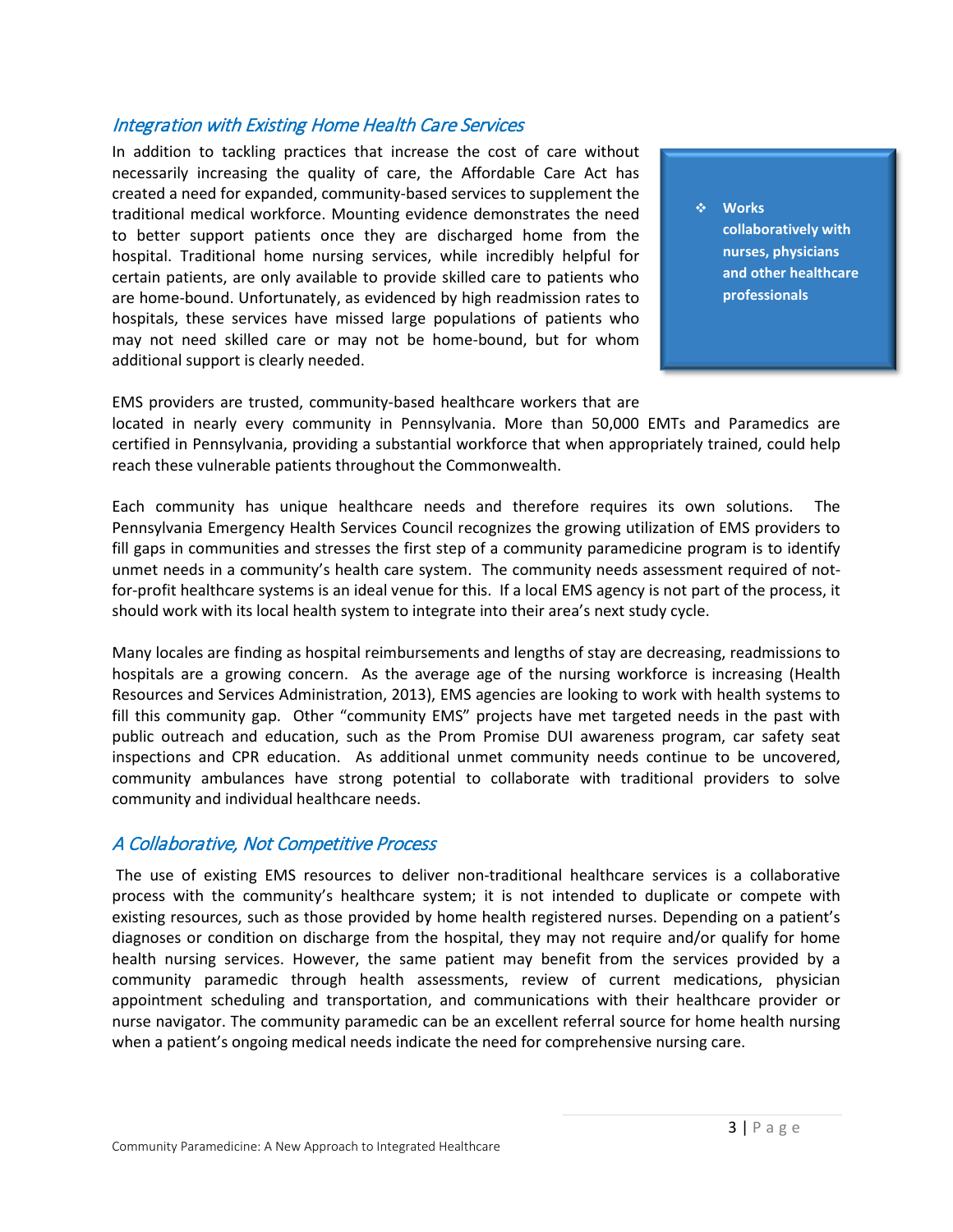#### Examples of Community Paramedic & Mobile Integrated Healthcare Programs

EMS providers trained in this new role have performed a variety of preventive services, including biometric screenings, immunizations, disease management programs for asthmatics and congestive heart failure patients, and care transitions interventions (Agency for Healthcare Quality and Research, 2014). Mobile Integrated Healthcare Delivery programs throughout the country have also integrated traditional nurse advice lines into 911 centers to send the most appropriate resource to the call. EMS providers have worked as extensions of primary care offices in Colorado and Minnesota, and have worked closely with hospice agencies in Texas to ensure that 911 responses honor the wishes of the patient.

All told, hundreds of new programs have been designed to provide better primary and preventive care and to reduce the number of patients who are readmitted to the hospital for reasons that could have been prevented. Community Paramedics are trained to assess a number of social determinants, non-medical factors that can influence a patient's health. They serve as patient navigators to help identify social services that the patient may be eligible to receive and they act as patient advocates to help patients successfully enroll in the programs that could help improve their health while remaining in the community. Examples of programs throughout Pennsylvania and across the country are provided later in the document.

#### **Services include, but are not limited to:**

- **Health Screenings**
- **Immunizations**
- **Re-Admission Avoidance**
- **Disease Management**
- **Safety/Wellness Programs**
- **Reducing High Frequency 911 System Users**
- **Pennsylvania currently has several community paramedicine programs in operation.**

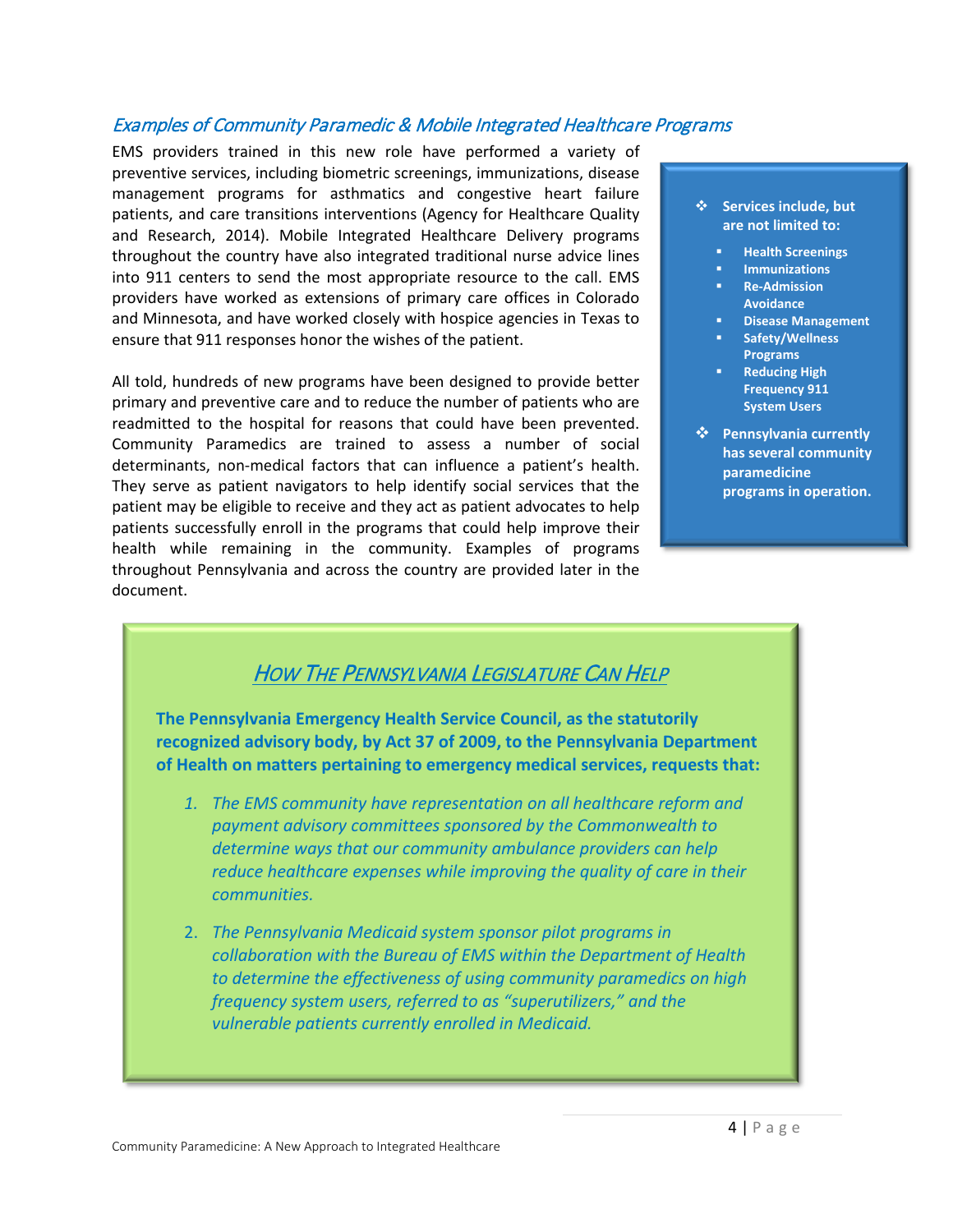#### Legislative History

Existing legislation already recognizes the potential for the new role for EMS providers. Here are the relevant sections of the EMS Systems Act (Act 37 of 2009) which regulates ambulance services in the Commonwealth.

- 1. The emergency medical services system is regulated in Pennsylvania by the Emergency Medical Services System Act of 2009, Title 35, Chapter 81 and its associated regulations, 28 PA Code, Chapters 1001-1033.
- 2. In §8102, the Pennsylvania Legislature envisioned the future of EMS will extend beyond that which has traditionally focused on stabilization and medically necessary transportation by declaring:
	- It serves the public interest if the emergency medical services system is able to quickly adapt and evolve to meet the needs of the residents of this Commonwealth for emergency and urgent medical care and to reduce their illness and injury risks.
	- It serves the public interest if the emergency medical services system provides community-based health promotion services that are integrated with the overall health care system.
	- Emergency medical services should be acknowledged, promoted and supported as an essential public service.
	- The Department of Health should continually assess and, as needed, revise the functions of emergency medical services agencies and providers and other components of the emergency medical services system that it regulates under this chapter, to... adapt to changing needs of the residents of this Commonwealth.
	- The emergency medical services system should be fully integrated with the overall health care system, and in particular with the public health system, to identify, modify and manage illness and injury and illness and injury risks.

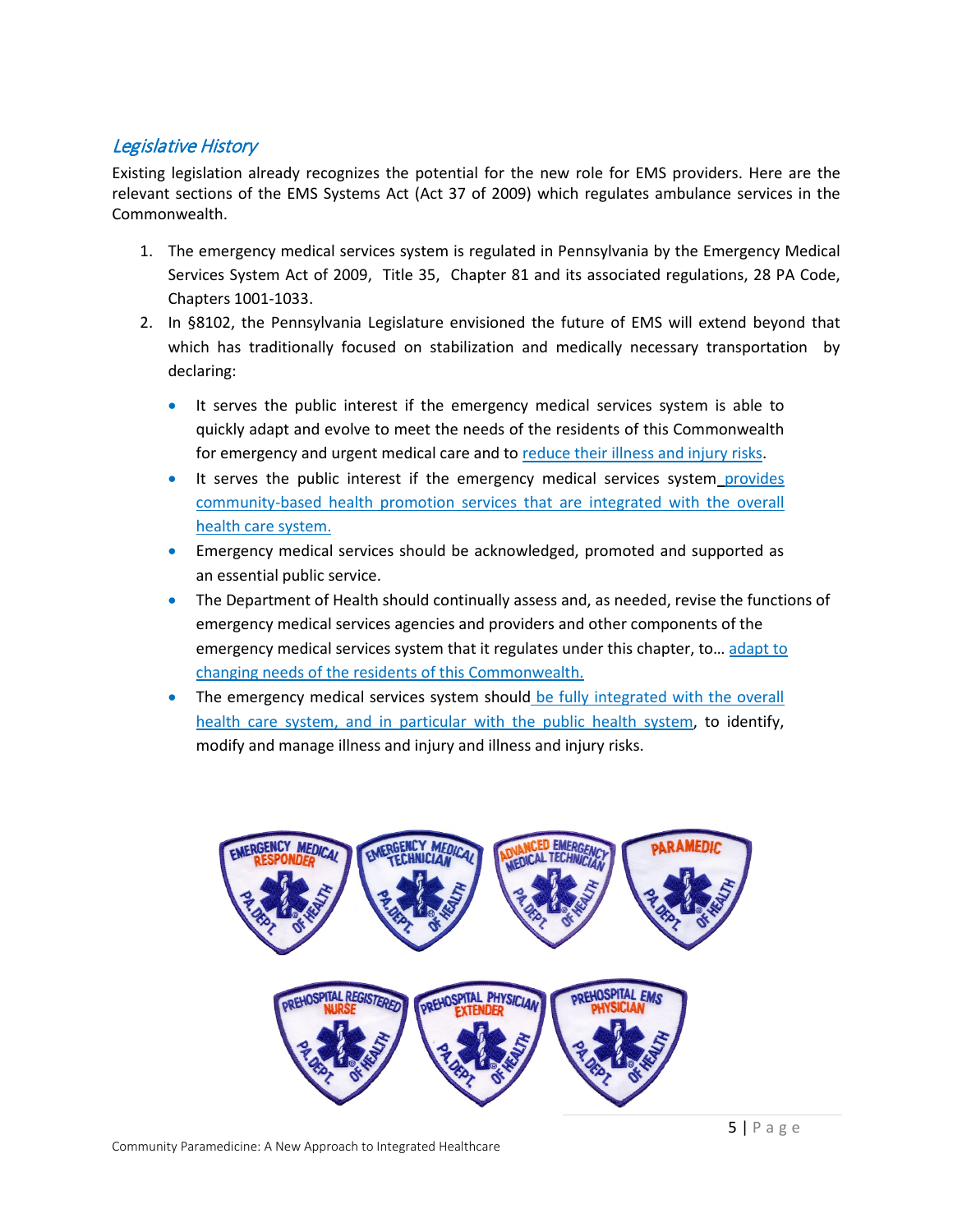### Community Paramedicine Program Examples

#### PITTSBURGH, PENNSYLVANIA

#### Emed Health

Active Dates: 2003 – Present

Funding: University Health Plan, 3rd party payers

Core Activities: Emed Health promotes prevention and disease management using emergency medical service (EMS) agencies and their personnel to deliver community, emergency department and home-based prevention and disease management services. Community paramedics have immunized more than 50,000 people since inception and have recently begun biometric screening. Trained paramedics have conducted those screenings on employees at university and other large employers with 30-40,000 screenings to date. They also have asthma prevention and fall prevention programs. A very successful component includes the Safe Landing program where community paramedics are sent out to homes to work with patients who have been discharged from the hospital. This occurs within 48 hours of discharge and community paramedics ensure that the patients understand discharge instructions and connect with their primary care provider to prevent readmission.

#### PITTSBURGH, PENNSYLVANIA

#### **CONNECT**

Active Dates: 2013- Present

Funding: Highmark and UPMC

Core Activities: Paramedics will be trained to care for people with chronic diseases in their homes as part of a plan to curb unnecessary hospitalizations and better coordinate medical care. Care will be provided to residents of the City of Pittsburgh and three dozen neighboring communities as part of a two-year pilot project. The University of Pittsburgh's Congress of Neighboring Communities, Highmark, UPMC, Allegheny County EMS Council and the Center for Emergency Medicine of Western Pennsylvania are the partners for this project.

#### CRANBERRY, PENNSYLVANIA

#### Safe Landing & Community Wellness Check – Cranberry Twp. EMS

Active Dates: 2013 – Present

Funding: Fee for Service

Core Activities: The Safe Landing program involves community paramedics or emergency medical technicians making four home visits to new parents. The program focuses on proper car seat installation, conducting home safety checks and showing parents the safe way for infants to sleep.

In the Community Wellness Check program, community paramedics make weekly one-hour visits to area homes to provide a variety of services including tracking vital signs, reviewing medications, performing a home safety check and answering medical questions.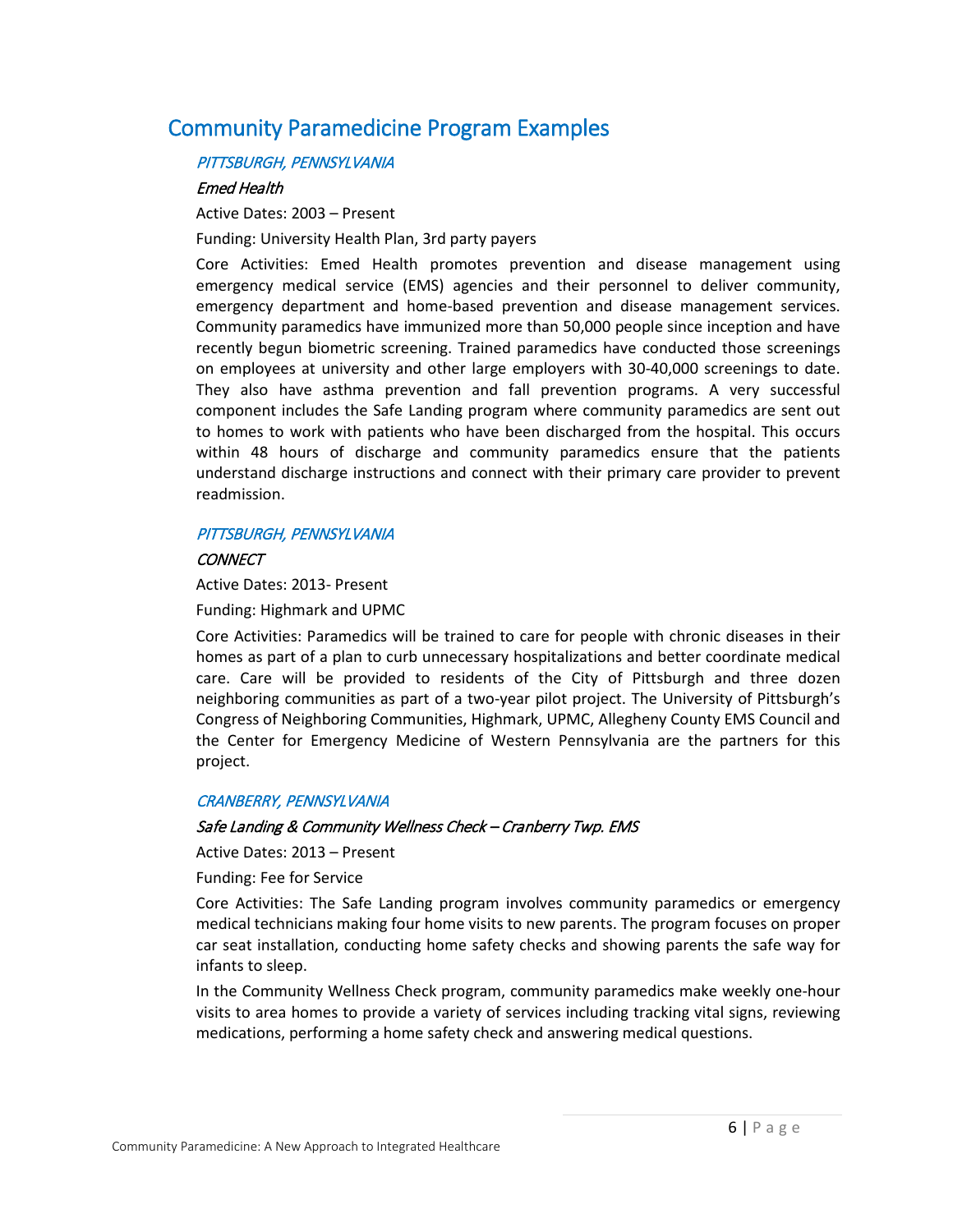#### LANCASTER, PENNSYLVANIA

#### Lancaster Emergency Medical Services Association

Active Dates: 2013 – Present

Funding: Fee for Service

Core Activities: Lancaster EMS has created a new program specifically focused on the new mother and father. The program answers parents' questions about the health and safety of their newborn. In addition, they provide education on "safe sleep" practices, Child/Infant CPR, SIDS, febrile seizures and other common medical emergencies. The community paramedic will also provide general information about calling 9-1-1, how to quickly communicate the problem, what to do while waiting for the ambulance to arrive and what information is needed when interfacing with EMS providers in an emergency situation.

As of June 2013, Lancaster EMS partnered with Lancaster General Health providing Lancaster General Hospital's Care Connection Department with EMTs and Paramedics that function as Patient Care Navigators.

Care Connections is an innovative, intensive, interdisciplinary, transitional primary care home which launched in August 2013 for Lancaster General Health to showcase how we are transforming healthcare. The program provides quality care with a customized experience, while lowering overall healthcare costs. Care Connections is aimed to serve patients with three or more medical problems plus behavioral health issues, who have been admitted to the hospital multiple times in the past year. The goal of the program is to decrease barriers that impact health, empower patients to advocate for themselves within the health care system, and inform the healthcare community regarding opportunities for system redesign that lower costs and improve quality.

#### Services:

Outpatient care provided by a dedicated board-certified medical team, supported by:

- Patient care navigators (paramedics, EMTs, LPNs)
- Social workers
- Behavioral healthcare services
- Clinical pharmacist
- RN Case Manager
- Nurse Practitioner
- **Physicians**

Program Goals:

- Analyze populations of patients to identify the high-risk segments and examine their utilization patterns and costs
- Understand how these patients navigate the community and healthcare systems today
- Identify the barriers to care and inform federal, state and local policy stakeholders
- Develop a new care model that optimally addresses patient needs while improving quality and outcomes while concurrently reducing costs.
- Develop a business model that aligns incentives in support of the care model addressing considerations such as payment, risk, and regulatory considerations
- Secure outside sources of funding to help support our innovations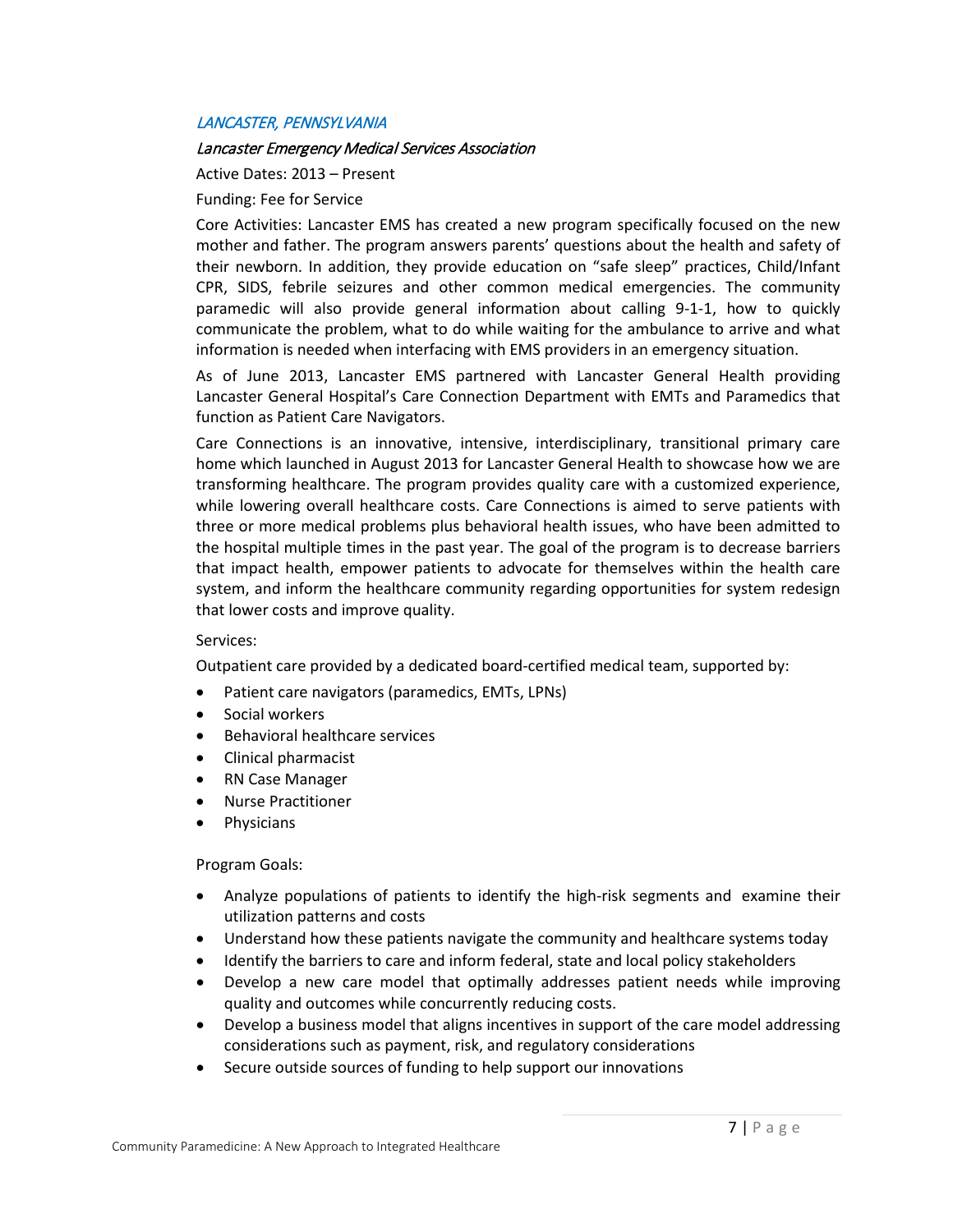#### HARRISBURG, PENNSYLVANIA

#### Pinnacle Health System – Community LifeTeam EMS

Active Dates: 2013 – Present

Funding: Pinnacle Health System

Core Activities: Community LifeTeam works in conjunction with Pinnacle Health System, its parent organization, to provide post discharge follow up for patients in selected categories. Referrals are provided by the health system's nurse navigators and the community paramedics have direct access to the patient's electronic medical record. The community paramedic provides a variety of services including prescription medication review, vital signs and communicates additional patient needs to the nurse navigator.

#### FORT WORTH, TEXAS

#### MedStar Community Health Program

Active Dates: 2009 – Present

Funding: Cost savings in reducing unnecessary 9-1-1 responses

Core Activities: The goal of the Community Health Program is to reduce the unneeded 9-1-1 calls and EMS transports that put strain on an already overloaded emergency system, provide the patient more appropriate health care (as opposed to the emergency room), as well as reducing overall healthcare costs. Since its inception, it is estimated that the program has saved more than \$1.3 million in emergency room charges, and reduced 9-1-1 use by these patients by nearly 50 percent, saving nearly \$1 million in EMS charges.

#### SCOTT COUNTY, MINNESOTA

#### Scott County Community Paramedicine

Active Dates: 2008 – 2010; 2011 – Present

Funding: Grants and 3rd party payers

Core Activities: Free fixed and mobile clinics to reduce inappropriate use of 9-1-1 resources. Community paramedics have been primarily used in the mobile clinic. They've seen between 300-400 patients who have visited the clinic for various reasons. The community paramedics have also done clinical work with the physician medical director and other providers. The program underwent a one year hiatus in the absence of funding. Minnesota recently passed legislation that will allow community paramedic programs to bill for their services.

#### VAIL, COLORADO

#### Western Eagle County Ambulance District – Community Paramedicine

Active Dates: 2009 – 2010; 2011 – Present

Funding: Grant funds

Core Activities: Patients are referred to emergency medical services personnel by their primary care physician to receive services in the home, including hospital discharge followup, blood draws, medication reconciliation and wound care. The program will initially operate with two specially trained community paramedics who will coordinate with the referring physician to ensure quality of care and appropriate oversight. In addition, paramedics will work with Eagle County's Public Health Department to provide preventative services throughout the community.